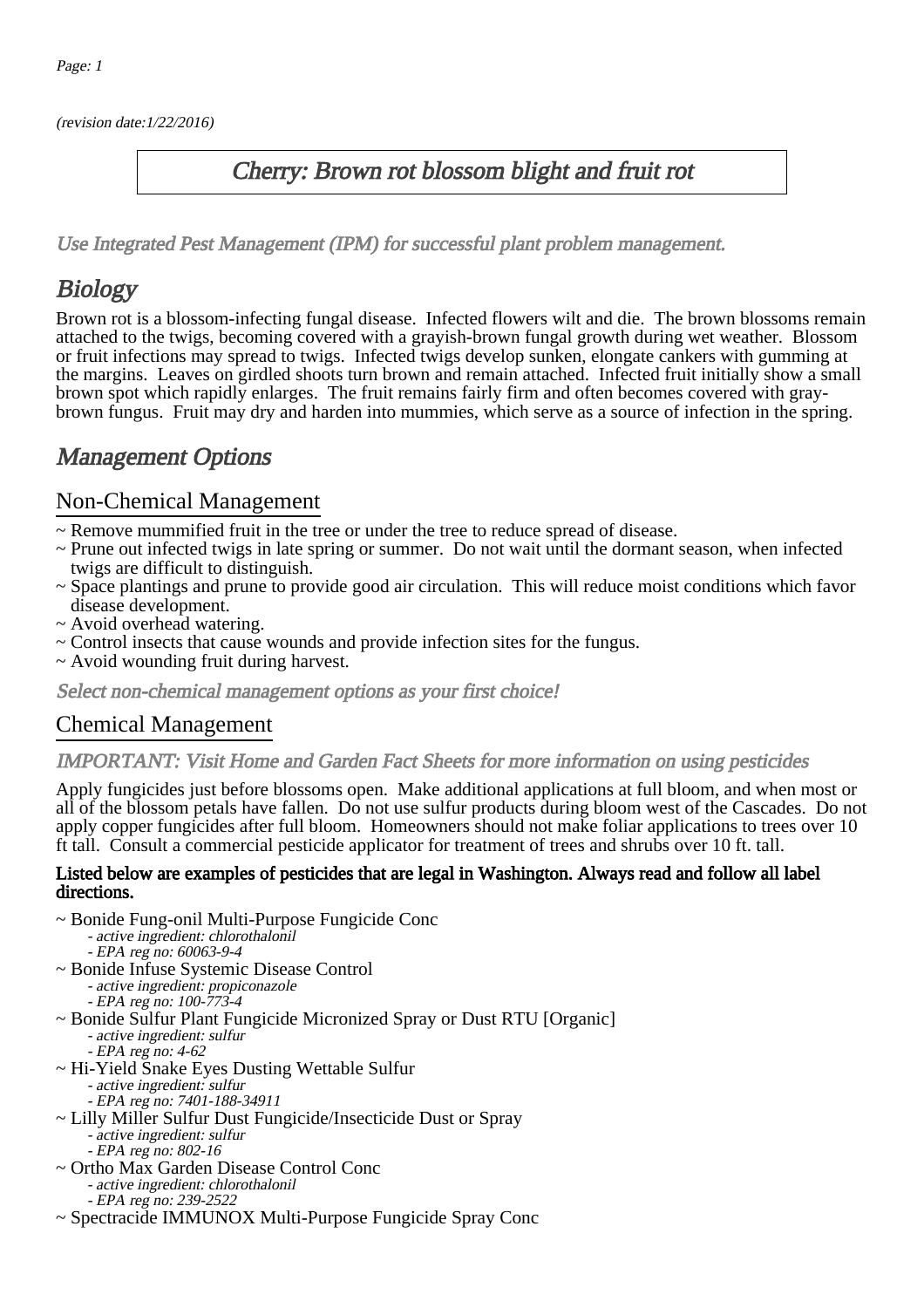active ingredient: myclobutanil

-<br>-<br>Thi ~ EPA reg no: 9688-123-8845 This list may not include all products registered for this use.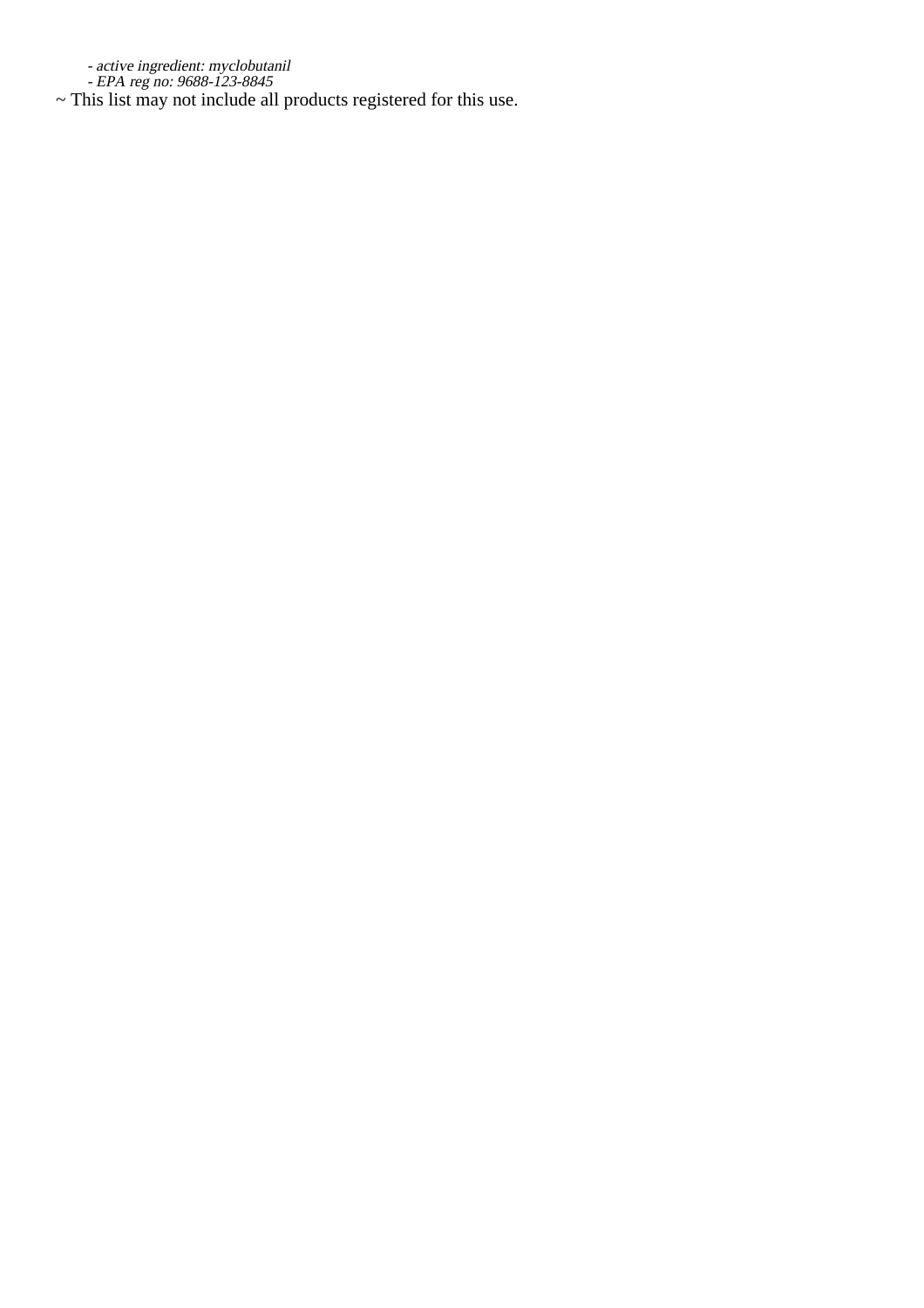# Cherry: Brown rot blossom blight and fruit rot

# Images



~ Caption: Brown rot blossom infection ~ Photo by: R.S. Byther

- Caption: Dead blossoms and gumming from brown rot infection ~
- ~ Photo by: R.S. Byther

- Caption: Flagging symptoms from brown rot infections ~
- ~ Photo by: R.S. Byther